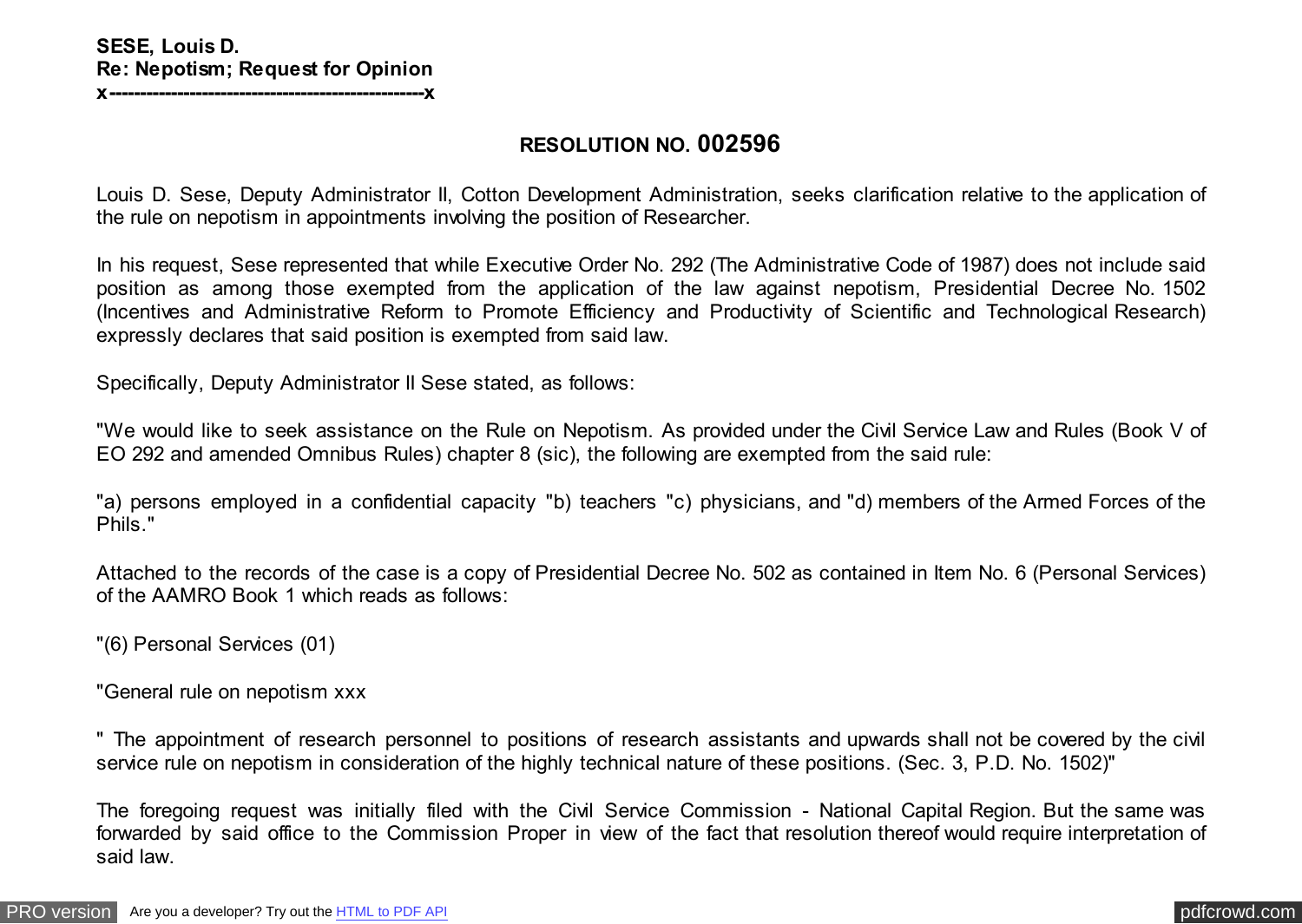The Commission is of the view that Section 3 of Presidential Decree No. 1502 constitutes an exemption from the provisions of Section 59 of the Administrative Code of 1987. This is anchored on the fact that the former specifically deals with appointments of research assistant in the field of food and agriculture and the latter with all civil service positions in general. As between the two (2) statutes, the Decree shall prevail over the Code.

The rule on statutory construction that provides for the repeal of the old law in cases where a new law dealing on the same matter is enacted (People vs. Almuente (69 SCRA 410), does not apply in the case at bar because do not deal with the same subject matter. It is noted that while the Decree took effect on July 11, 1978 and the Code on November 23, 1989 (amending Civil Service Act of 1959 dated July 19, 1959), the executive branch, in the exercise of its quasi-legislative powers, has different intentions for their passage. The Decree was enacted to promote the efficiency and productivity of scientific and technological research; while the Code was enacted as an administrative restructuring of the government when the former President Corazon C. Aquino came into power.

The same findings hold true even with the passage of Republic Act No. 8439 also known as the Magna Carta for Scientist, Engineers, Researchers and Other Science and Technology Personnel in the Government approved on December 22, 1997. In fact, this Act specifically exempted Science and Technology personnel to positions of research assistant and upwards from the coverage of the attrition law and CSC rule on nepotism in consideration of the highly technical nature of these positions under Section 12 thereof.

Although it is noted that the intention of the legislature (in case of RA 8439) and the executive branch in the exercise of its quasi-legislative power (in the case of P.D. 1502) in exempting the research assistant position from the application of nepotism is the same, the similarity ends there. While the Act deals with the activities in support of scientific research and technical knowledge in the fields of natural science and technology (Section 3), the Decree relates to the research in agriculture and natural resources towards the full development of the country's food requirements and its scientific resources ("Whereas" statements). Thus, said statutes can stand together and is not inconsistent with each other.

IN SUM, appointments involving research positions are exempted from the law on nepotism whenever the same fall within the provisions of Presidential Decree No. 1502 and Republic Act No. 1502 and Republic Act No. 8439.

WHEREFORE, the Commission hereby rules that appointments to positions of research assistant up to its highest category are exempted from the rule on nepotism whenever the same falls within the coverage of Presidential Decree No. 1502 or Republic Act No. 8439.

Quezon City, NOV. 15 2000

## **(Sgd.) CORAZON ALMA G. DE LEON**